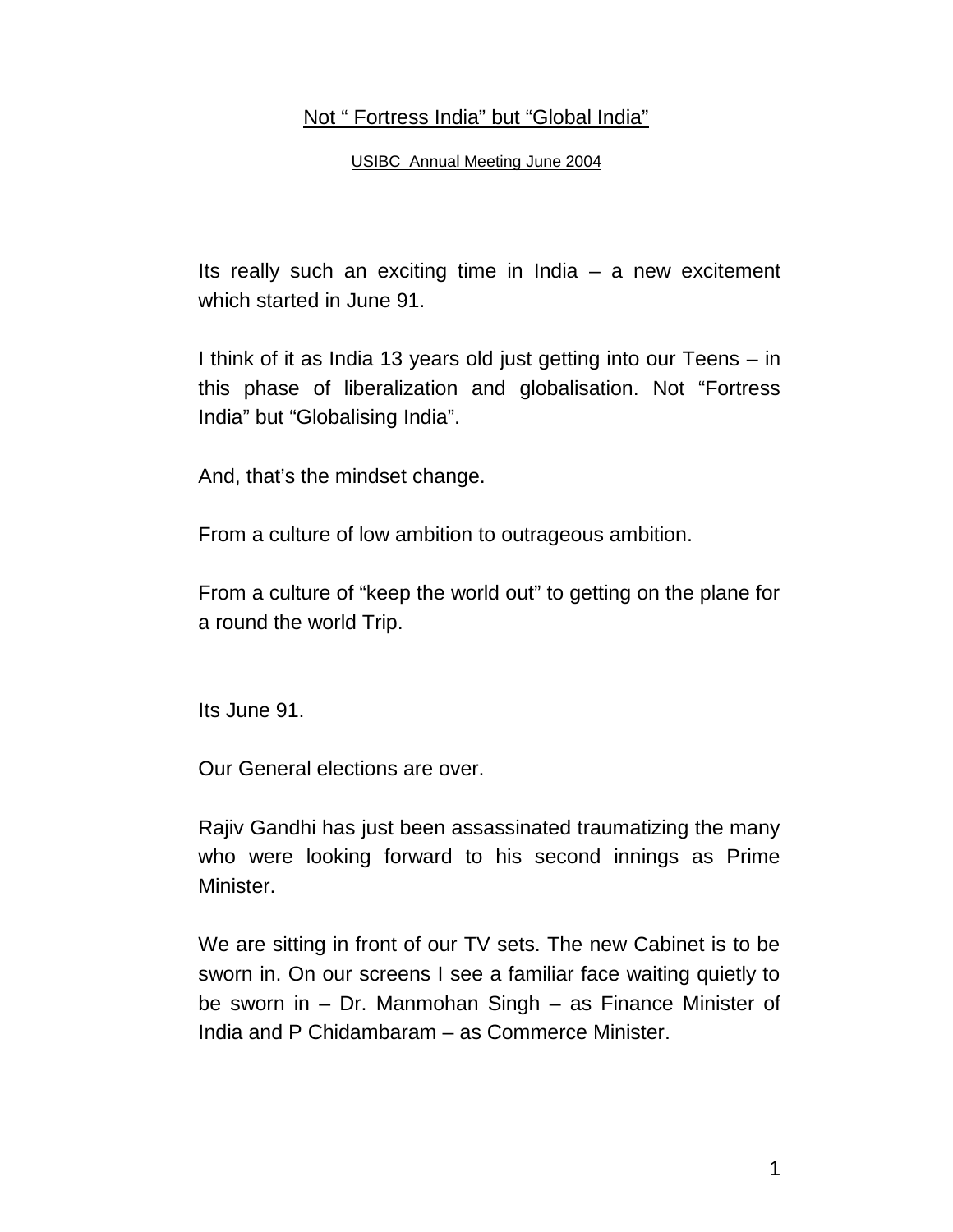This was the day the Berlin wall fell in India, for our economy, our Industry, our business.

15 days ago, when the new Cabinet took office, this dream team is back, Dr. Singh as PM and Mr. P Chidambaram as Finance Minister.

Its like a fairy tale come true. Truly a fairy tale.

And, with them a cabinet enormously capable in experience, governance and administration.

And, the new Coalition has a formal institutional structure, a first ever.

Mrs. Sonia Gandhi, with a hugely enhanced stature, will chair the National Advisory Council to consult, communicate and coordinate the coalition. She will bring people together, she will keep people together.

And, the Left. The Communist party.

Let me digress to make a point.

Its September 2001 – the CPM Chief Minister of West Bengal calls to ask me to become chairman of a major Petrochemicals corporation in West Bengal which is a Joint Venture of – The Chatterjee Group of USA – Tatas and the Government of West Bengal.

I protest.

I know very little of Petrochemicals.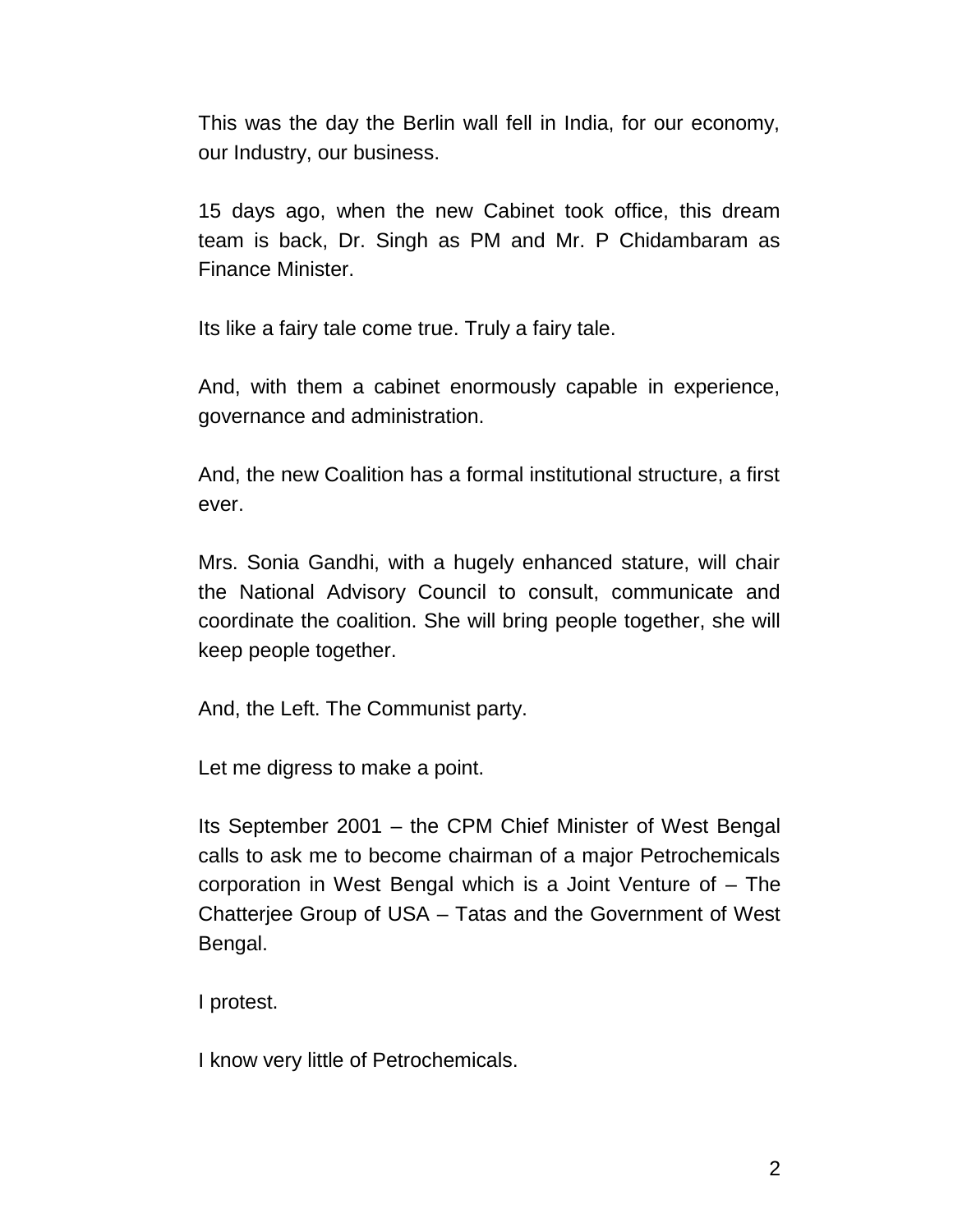I have lived in Delhi since 1974, not in Calcutta.

I am private sector.

I lose the argument.

I become chairman of HPL in October 2001.

A sick, losing, bleeding company.

Today, it's a strong, profitable, prosperous company.

My experience with the Communist Marxist government of West Bengal has been both positive and amazing.

They are reformist.

They are promoting FDI.

They are supporting the private sector.

They are not a worry.

Lets now talk policy, Reforms and Change

People don't like change especially when it is unexpected and sudden. That's human nature.

Change in our own situation, our families,

Our businesses, our governments, our countries

This is natural.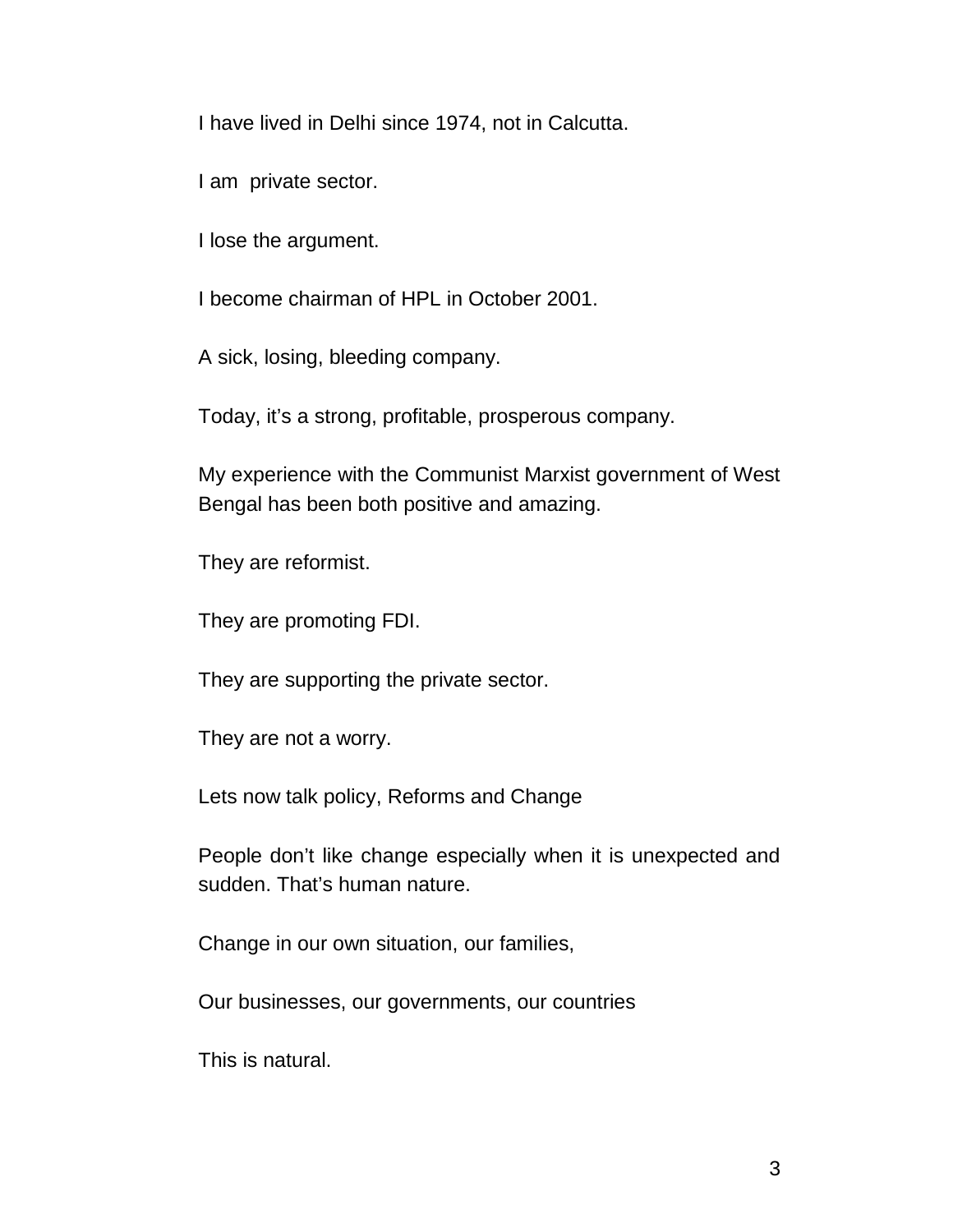This is the same every where with everyone.

Look at the last 13 years: 1991 – 2004. Continuity in Reforms. Evolution in Reforms. The pace varies but the Reforms are on track irrespective of changes in government.

I like comparing US turnpikes with Indian roads.

We have a long way to go in the road quality area in India.

Our road surfaces are often bad.

We have potholes in the roads.

The roads narrow often to slow down traffic.

So, the pace of our Reforms varies – the speed changes – depending on the quality of the Road.

The speed also is slow because of our culture. We are cautious, conservative people and yet entrepreneurial. But, we are comfortable driving at a steady speed. That's us! And, the CMP of the new government is a 5-year Road Map. Not a 100 meter race. A marathon. That's the context.

Mahatma Gandhi said something 70 years ago which just fits with what I mean:

"There is more to life than speed"

So, our Reforms will continue but will now go beyond Trade, Investment, Tariffs, Taxes.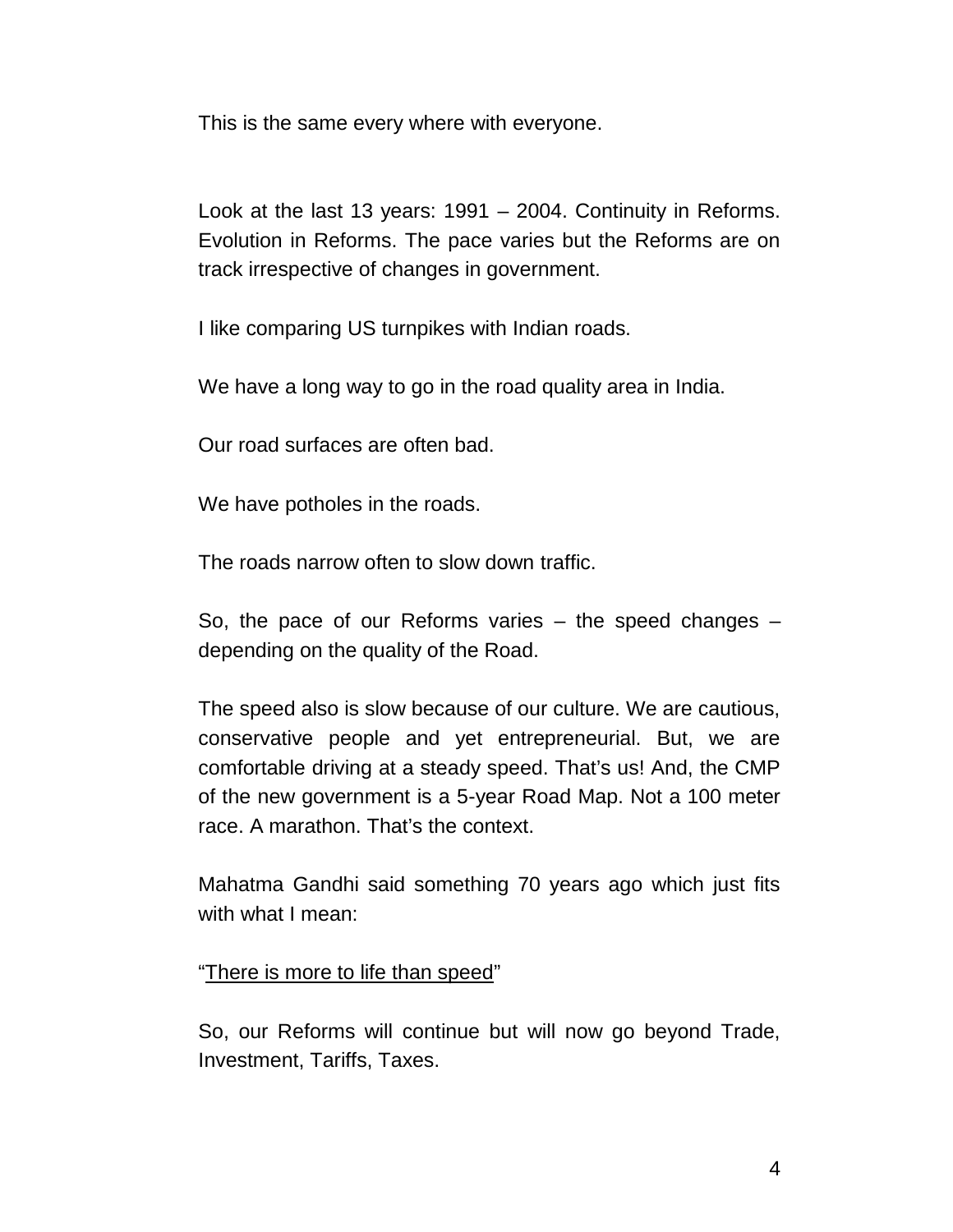Reforms will extend strongly to Food and Agri – the Rural Economy – Infrastructure – Education and Health – and all these will create huge new business opportunities.

So, how is Indian Business feeling?

My personal experience with business is more than 40 years. My entire working career.

There was a time when business thought very small. Very narrowly focused. Very protectionist, very scared of the world outside.

Indian industry started making a small U-turn in 1985 and pushed ahead from 1991.

The change has happened. After years of pain, restructuring, downsizing, learning, there is new confidence because of achieving competitiveness to global benchmarks.

Not just the IT sector which gave us, in India, the first taste of global success. But, also manufacturing.

Indian manufacturers are now investing in China, Europe and the US and are doing fine.

They are enjoying globalisation.

They are not whining for protection.

They are not, like Oliver, asking for more.

I have worked for change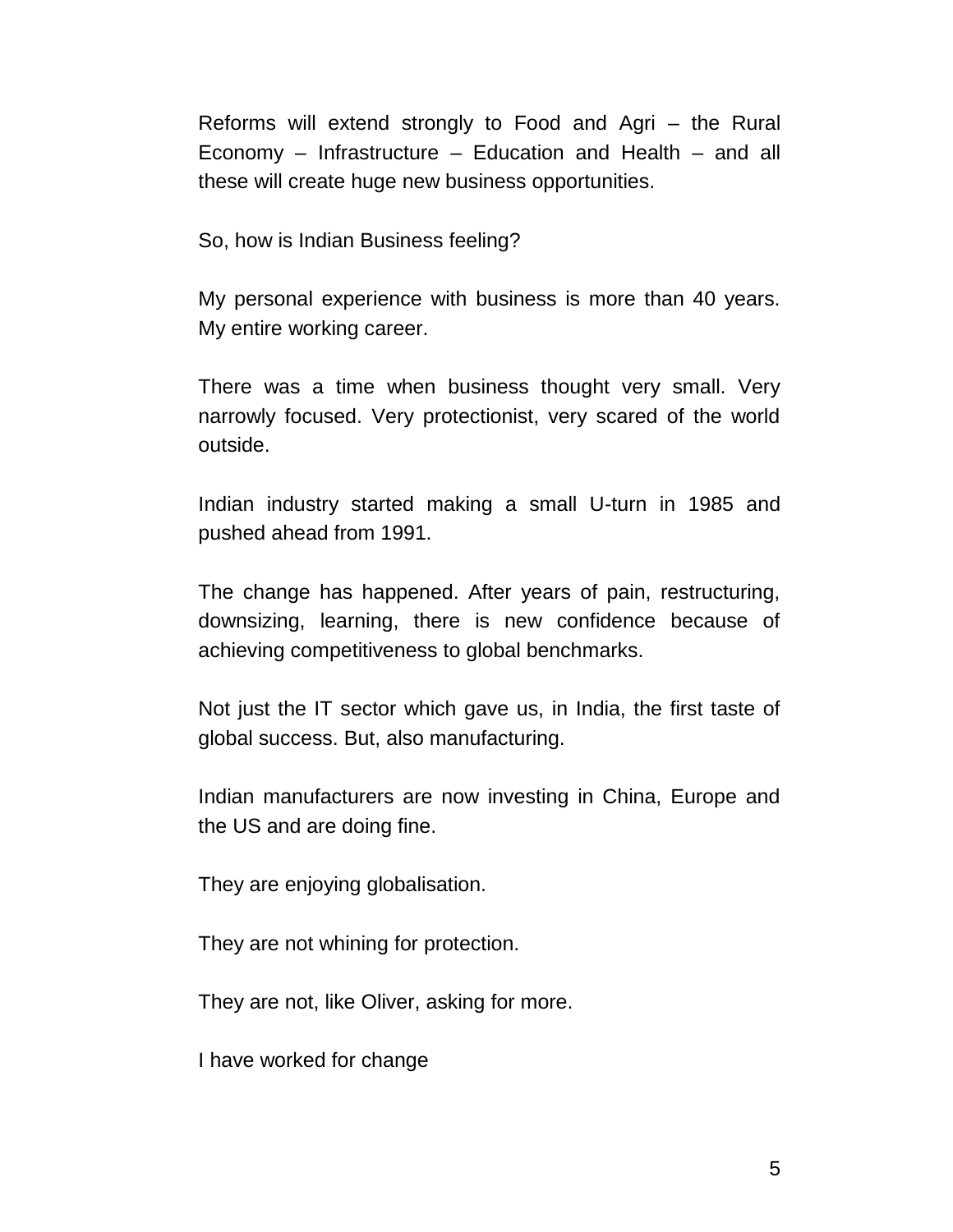This change has happened. But, we do wonder, somewhat in amazement, when our teachers seem to be running scared – today – of globalisation, our teachers in the US.

Let me conclude with listing our three principal challenges and 3 scenarios:

The 3 challenges are:

- 1. Inclusive growth and development covering 600 mn. people in 600,000 villages and releasing massive new purchasing power and new business opportunities.
- 2. Replicating the Telecom story of 2 mn new phones per month in railways, roads, airports, ports and power. It will happen.
- 3. Exploding Education and Healthcare services using Technology.

And, I am reminded here of Franklin D Roosevelt's second Inaugural Address in 1937; he said:

"The test of our progress is not whether we add more to the abundance of those who have much; it is whether we provide enough for those who have little"

And, the 3 scenarios are:

- a) 7% GDP growth per annum stretching to 8%
- b) Further freedom for the private sector
- c) Greater business opportunities and therefore steady increase in FDI.